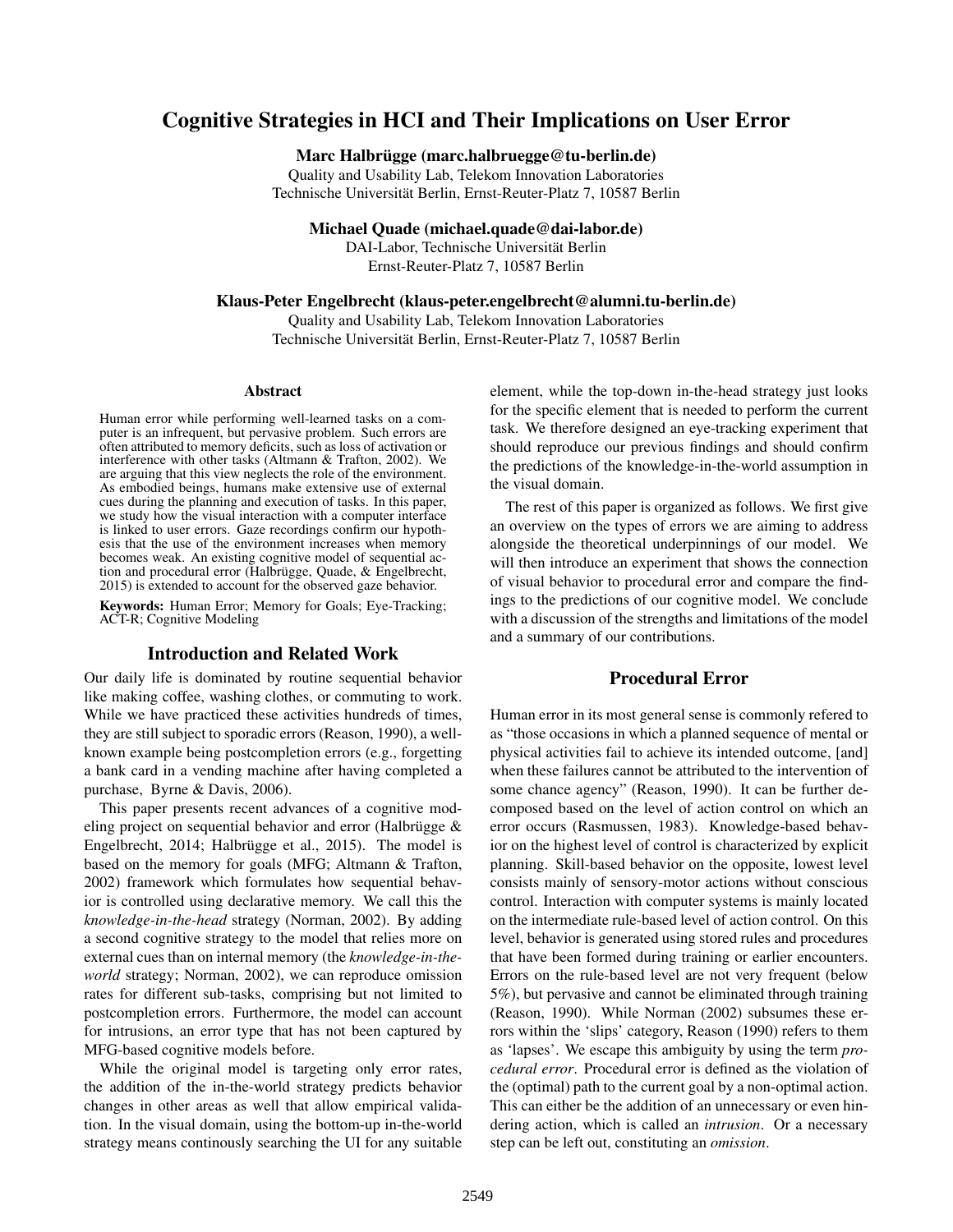## Memory for Goals Theory

An explanation of procedural *error* must incorporate the generation of *correct* behavior as well. A very promising theoretical model of sequential action is the Memory for Goals theory (MFG; Altmann & Trafton, 2002). The MFG proposes that subgoals, i.e., atomic steps towards a goal, are represented in human memory, thereby underlying memory effects like time-dependent and noisy *activation*, *interference*, and associative *priming*.

Within the MFG theory, errors arise when the activation of a goal is not high enough to surpass interfering goals or even falls below a general retrieval threshold. Cognitive models based on the MFG assumptions have been shown to explain procedural errors in the HCI domain, namely omissions, very well (e.g., Trafton, Altmann, & Ratwani, 2011; Hiatt & Trafton, 2015; Halbrügge et al., 2015; Li, Blandford, Cairns, & Young, 2008).

## The Role of the Environment

The MFG theory is clearly focused on managing task sequences in memory, i.e., within their head. This has been critized for neglecting the role of the environment (e.g., Salvucci, 2010). As embodied beings, humans strive to reduce cognitive complexity by exploiting the content and structure of the external world.

Recent research has shown that better predictions can be achieved and new error domains can be covered by extending the MFG with an activation process that relies on external cues (Halbrügge et al., 2015; Hiatt & Trafton, 2015). We propose that when a user cannot retrieve the next goal, they revert to an externalization strategy and randomly search the visual scene (i.e., the UI) for interactive elements. Whenever an element is found, the user tries to retrieve a goal that relates to this UI element. Because visually attending the element increases the activation of related goals through priming, a goal that had previously been forgotten may now surpass the retrieval threshold. As a consequence, the planned sequence of actions may be resumed. But because visual priming is independent of the currently planned sequence, it may also help retrieve an outdated goal from a previous trial, or the planned sequence may be resumed at an incorrect position.

## Task- and Device-Orientation

The best known examples of procedural error are postcompletion errors (e.g., forgetting the originals in the copy machine; Byrne & Davis, 2006) and initialization errors (e.g., forgetting to reset Caps Lock before typing a password; Gray, 2000). Common to both of them is that these errors happen during procedural steps that do not directly contribute to the users' actual goals (i.e., making copies; logging into a system). This common property of goal-irrelevance of a sub-task has been coined *device-orientation* (Ament, Cox, Blandford, & Brumby, 2013; Gray, 2000), its opposite is analogously called *task-orientation*. The concept of device-orientation is based on the MFG by assuming that device-oriented tasks are "more weakly represented in memory". While Ament et al. (2013) discuss different encoding or lack of rehearsal as possible reasons for lower activation of device-oriented tasks, we are assuming lack of priming in this case (Halbrügge & Engelbrecht, 2014). We will call this the *task priming assumption* in the following.

## The Role of the Application Logic

The elimination of device-oriented tasks is a reasonable design strategy for error reduction, but does not succeed in all cases. When a device-oriented step can not be avoided (e.g., the removal of the bank card from a teller machine), it is often made obligatory to make sure that users can not omit it. In the ATM example, this would mean not handing out the money before the user has taken back their card.

Previous research has shown that the impact of whether a subtask is obligatory or not is much higher than whether it is device-oriented or not, and the interaction of both needs to be taken into account when researching procedural error in realworld settings (Halbrügge et al., 2015). It is also worth noting that memory-based processing as put forth by the MFG can hardly explain why obligatory tasks are less prone to omissions. The *knowledge-in-the-world* assumption fills this gap.

## Experiment

As errors are relatively infrequent, but proper statistical analysis needs sufficiently big case numbers, researchers have developed several strategies to artificially increase error rates in the laboratory. Among these are interruptions by the experimenter (Li et al., 2008; Trafton et al., 2011), secondary tasks (Byrne & Davis, 2006; Ruh, Cooper, & Mareschal, 2010), or special UIs that make users feel lost easily (Hiatt & Trafton, 2015). Because we want to maximize external validity, we rejected all of these options and chose to observe human error during repeated interaction with a real world application instead. We selected a kitchen assistance system from a "smart home" environment for the experiment. The assistant aims at helping with the preparation of meals by suggesting recipes, calculating ingredient amounts and maintaining shopping lists. A screenshot of the recipe search screen of the kitchen assistant is displayed in Figure 1.

#### Methods

Participants 24 members of the Technische Universität Berlin paid participant pool, 15 women and 9 men, aged between 18 and 54 (M=29.4, SD=9.4), took part in the experiment conducted in January 2015. As the instructions were given in German, only fluent German speakers were allowed.

Materials A personal computer with 23" (58.4 cm) touch screen and a 10" (25.7 cm) tablet were used to display the interface of the kitchen assistant. While the large screen operated in landscape mode, portrait mode was used for the tablet. We created two variations of the UI of the kitchen assistant that were targeted at the large screen and the tablet, respectively. All user actions were recorded by the computer system.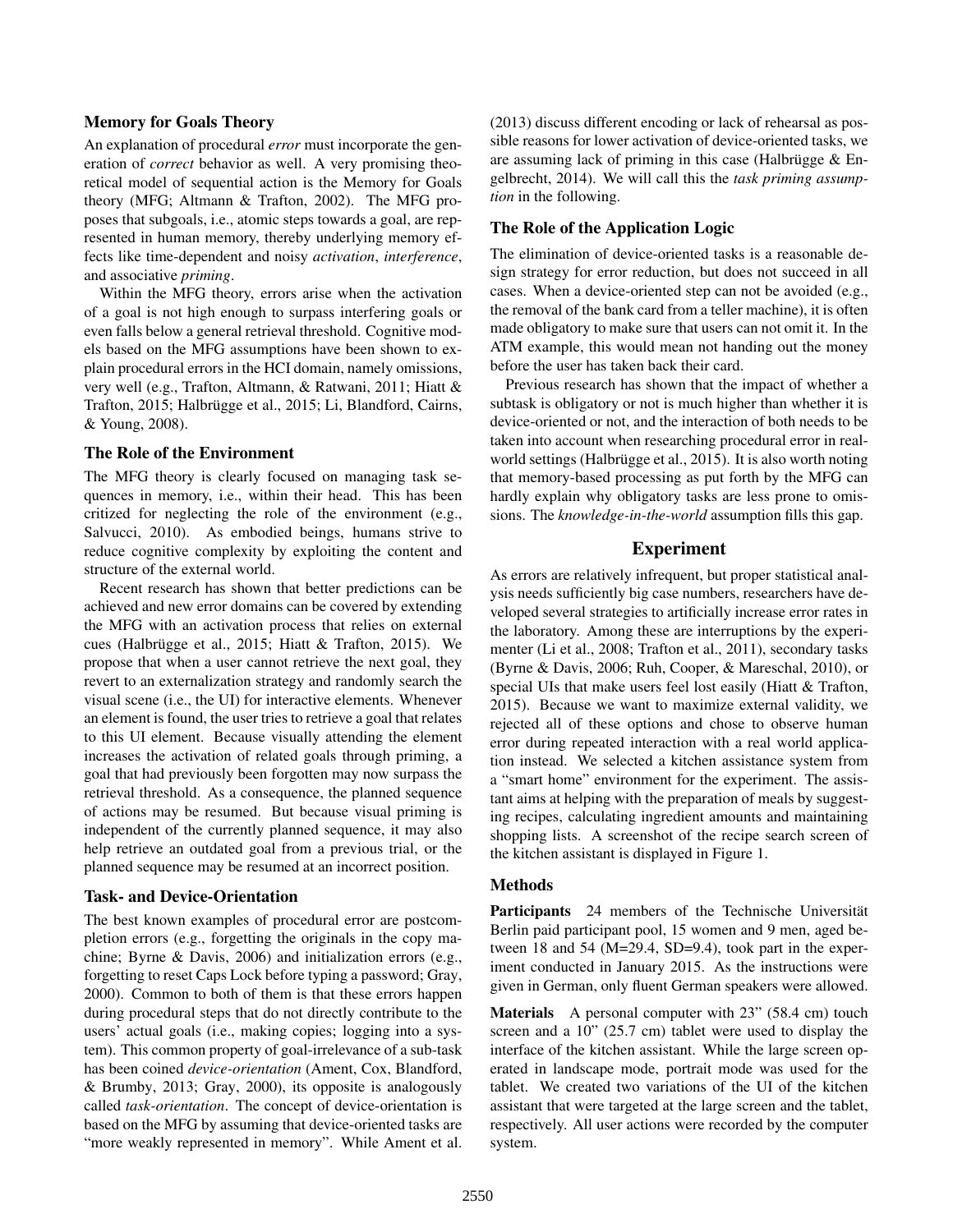|                                                              | Search Criteria        |              |
|--------------------------------------------------------------|------------------------|--------------|
| Narrow your search with details about your favorite meals    |                        |              |
| What type of menu do you want to cook?<br><b>Main Course</b> |                        | Pastry       |
| <b>Dessert</b>                                               |                        | Appetizer    |
| Which national cuisine do you prefer?                        |                        |              |
| French                                                       |                        | German       |
| Italian                                                      |                        | Chinese      |
|                                                              |                        |              |
| Want to cook health-consciously?<br><b>Diet Kitchen</b>      | <b>Fitness Kitchen</b> | All the same |
|                                                              |                        |              |
|                                                              | <b>Start Search</b>    |              |
|                                                              |                        |              |

Figure 1: Screenshot of the English version kitchen assistant used for the experiment.

The participants' gaze was recorded using a SR Research Ltd EyeLink II head-mounted eye-tracker. Only the dominant eye was tracked; the sampling frequency was 250 Hz. Gaze recording was only applied during task blocks that used the large monitor because the visual angles between UI elements on the tablet were too small to obtain an unambigous mapping from gaze to element. Nevertheless, the eye-tracker was worn by the participants during the complete procedure as its scene camera view was recorded for subsequent error identification. The experiment was conducted in a laboratory with fixed lighting conditions.

Design We used a four-factor within-subject design, the factors being the physical device used, the UI variant, whether a sub-task was obligatory, and whether it was device-oriented as opposed to task-oriented. We collected user errors, task completion times, and gaze position. The participants completed a total of 46 tasks grouped into 4 blocks. Physical device, UI variant, and block sequence were varied randomly, but counterbalanced across the experiment.

Procedure After having played a simple game on each of the two devices to get accustomed with the respective touch technology, the participants received training on the kitchen assistant. The training covered all parts of the application that were used during the actual experiment. Each block of tasks began with relativly simple tasks like "Search for German main dishes and select lamb chops". Afterwards, the ingredients to a recipe were collected and some of them were added to a shopping list that is part of the kitchen assistant (e.g., "Create a shopping list for six servings and check-off garlic"). The instructions followed the experiment described in Halbrügge et al. (2015) closely, with only one new type of device-oriented non-obligatory tasks added in order to gain more insights about this special combination. When a participant made an error during a trial, they were not interrupted but informed after the trial and were given the chance to repeat this trial a single time. The complete procedure lasted approximately 45 minutes.

# Results

Errors A total of 6921 clicks were recorded. We observed 85 (1.2%) omissions and 53 (.8%) intrusions. Because of the unequal number of observations per trial, mixed models were used to analyze the data (Bates, Maechler, Bolker, & Walker, 2013). Neither physical device nor UI variant showed relations to the error rate (mixed logit model with subject and task block as random factors, all  $p > .3$ ). Obligatory task steps were less prone to errors  $(z = -2.1, p = .034)$ and device-oriented steps showed higher error rates than their task-oriented counterparts ( $z = 7.8$ ,  $p < .001$ ). Together with the highly significant interaction ( $z = 4.4$ ,  $p < .001$ ), this is mainly due to the relatively high omission rate for deviceoriented non-obligatory task steps (e.g., checking off previously selected ingredients; see Figure 2).

Eye-Tracking The gaze of three participants could not be recorded because of calibration failure. For the remaining 21 participants, the raw screen coordinates were mapped to dynamic areas of interest (AOI) around the UI elements using a computational bridge between the eye-tracker and the web browser that rendered the UI (Halbrügge, 2015). Individual gaze positions were collapsed into fixations using a hidden Markov model (HMM) approach. Based on common rule-of-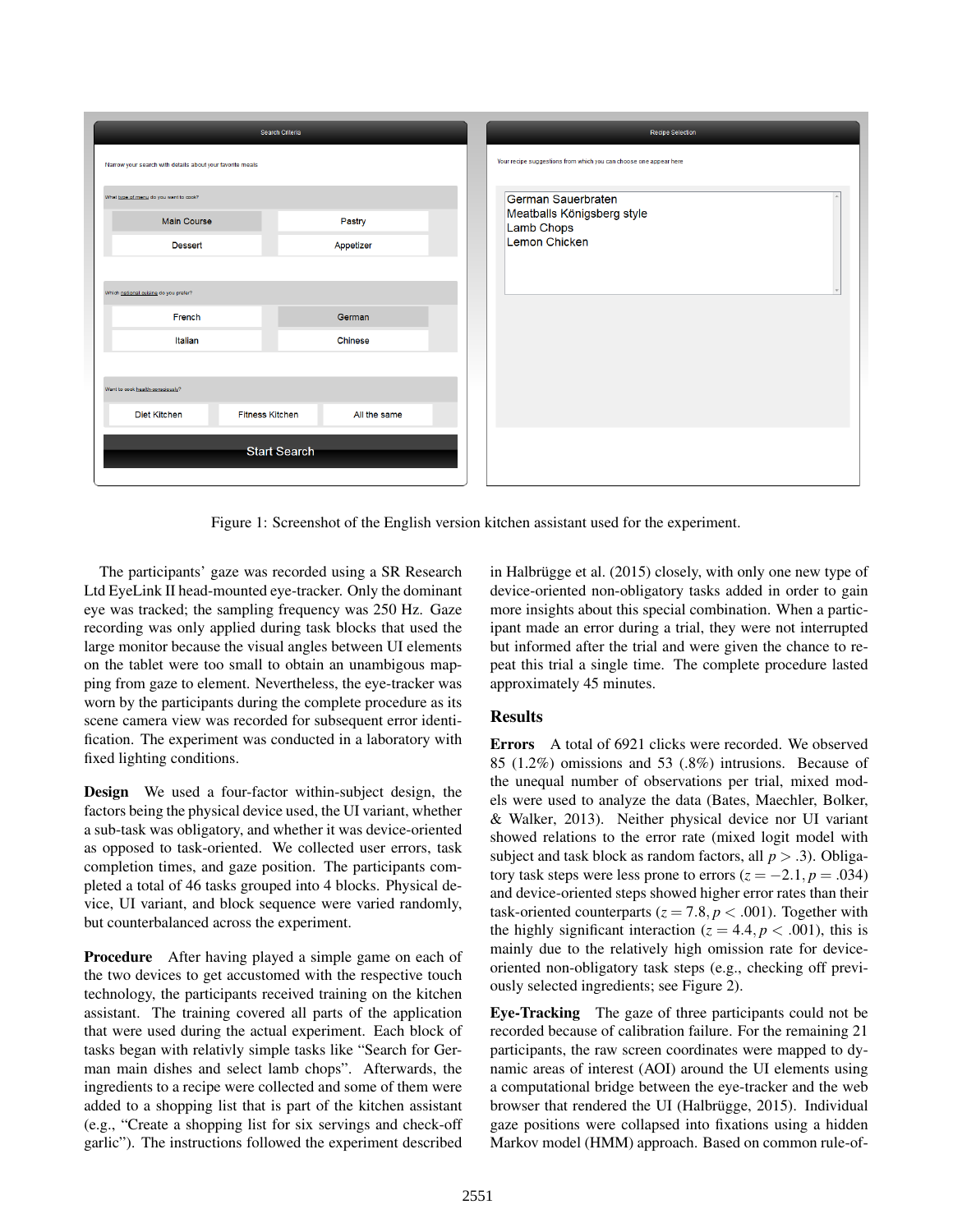

Figure 2: Error probabilities for the experiment (logarithmic scale). Error bars are 95% confidence intervals using the Agresti-Coull method.  $\triangle$  denote predictions of the revised model (400 runs).

thumb values of maximum 100 deg/s for fixations and minimum 300 deg/s for saccades (Salvucci & Goldberg, 2000), the parameters for the states of the HMM and the respective transition probabilities were estimated from the recorded data.

In order to examine the knowledge-in-the-world assumption, the gaze recordings were split into segments based on the clicks within a trial (e.g., a trial with five clicks yielded four segments). Because of the varying length of these segments, we use the fixation rate (number of fixations divided by segment length) as dependent variable. A mixed model with subject and sub-task as random factors yielded significantly higher rates for segments before erroneous clicks compared to correct clicks  $(F_{2,1952.5} = 5.3, p = .005,$  see Figure 3). This could still mean that the users were recurrently fixating the ultimately clicked UI element instead of searching the screen. We addressed this by counting the fixations on the AOI corresponding to the element that concluded its segment. Because the resulting counts are extremely rightskewed (median  $= 1$ ), we divided them into two groups for statistical analysis. A logit mixed model with subject and subtask as random factors revealed that the probability to fixate the ultimately clicked element at least once during a segment was actually lower before errors  $(z = -2.5, p = .012)$ .

### **Discussion**

The results partially reproduce the findings of our previous studies. Compared to Halbrügge et al. (2015), the combination of non-obligatory device-oriented tasks yielded a much higher error rate. This is probably due to the changed set of user tasks that seems to have included device-oriented task steps that were much harder to remember than the ones used before.

The eye-tracking data confirms the knowledge-in-theworld assumption nicely. The higher fixation rate before erroneous clicks matches the proposed process of (random) search for 'inviting' elements on the surface of the UI. In principle, this could also be caused by memory-based processing, e.g., a re-fixation strategy to strengthen the activation of the current subgoal through visual priming. But the AOI-based



Figure 3: Fixation rate before performing a correct vs. an erroneous click. Error bars are 95% confidence intervals. Right: Rates have been normalized to the baseline of correct clicks to allow a comparison between data and cognitive model.  $\blacktriangle$  denote predictions of the revised model (400 runs).

analysis shows that the frequent fixations before errors are on other elements than the one that is eventually clicked.

## Cognitive Model

To gain more insight in the implications of our theoretical assumptions, the *task priming* and the *knowledge-in-the-world* assumptions have been implemented in a cognitive model based on the ACT-R framework (Anderson et al., 2004). A simplified flow-chart of the model is displayed in Figure 4. The model had been fit to the error rates of the previous experiment and reached good fits in this domain (Halbrügge et al., 2015).<sup>1</sup> The new data presented here allows constraining the existing model. The model fit to the error rates of the current data is still good with  $R^2 = 0.76$ , but somewhat increased RMSE=.044. The eye-tracking results confirm the theoretical assumptions at least qualitatively. But what about the actual quantitative predictions of the model in the visual domain?

As ACT-R's visual module operates on an abstract attention layer (as opposed to raw eye movements), the model's visual behavior cannot be compared directly to the human sample. Nevertheless, effects that were significant in the human data should be present in the model results as well. The initial model produces fixation rates that are actually lower for erroneous trials compared to correct trials, in contrary to both the theory and the human data. This happens because the memory test that is part of the knowledge-in-the-world strategy (try-retrieve-goal-for-element in Figure 4) is not restricted in time. If it fails to retrieve a matching goal chunk, this is only signaled after approximately one second. As a result, the visual search process is slowed down considerably.

## Revised Model

In order to speed up the knowledge-in-the-world strategy, we make use of ACT-R's temporal buffer (Taatgen, Van Rijn, & Anderson, 2007). A timer is started with the initiation of the memory test and a single production was added that aban-

<sup>&</sup>lt;sup>1</sup>The source code of the model is available for download at http://www.tu-berlin.de/?id=135088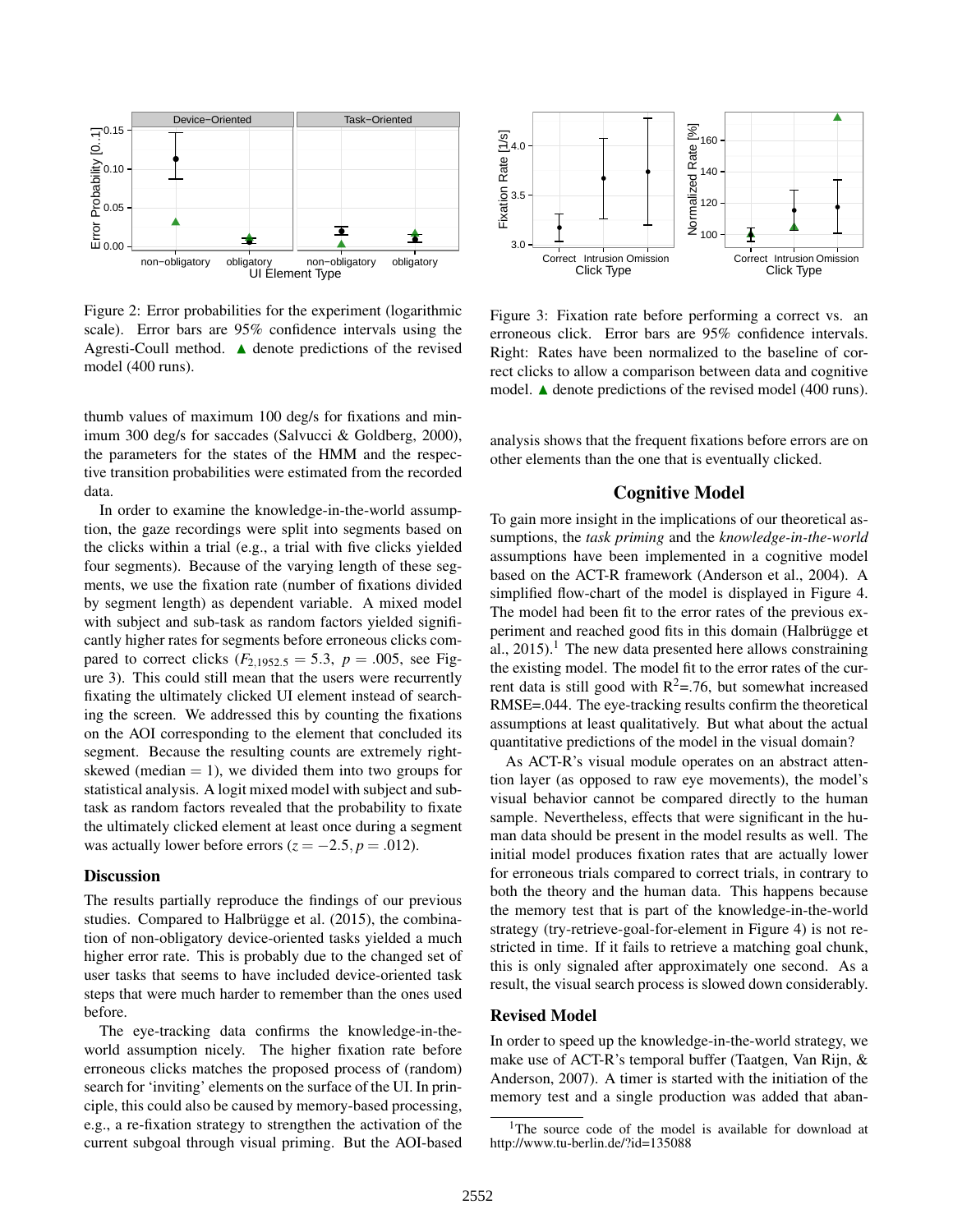

Figure 4: Simplified flow chart of the cognitive model. Dashed arrows denote retrieval errors, the dotted arrow denotes visual search failure.

dons the retrieval after a fixed amount of time ticks. Based on the observed fixation rate between 3 and 4 per second before erroneous clicks, we set the tick threshold to approximately 250 ms (9 to 12 ticks using ACT-R standard parameters).

Comparing the model predictions based on the fixation rates is tricky because ACT-R only models shifts of attention and assumes completely stable gaze otherwise, which results in unnaturally low fixation rates. An exploratory approach to this based on the relative change compared to the 'correct click' baseline is shown in Figure 3. The corresponding fit is unimpressive with  $R^2 = .41$ , but should be interpreted with care. Of higher importance is the qualitative result that error trials show increased fixation rates.

Errors After having optimized the model for visual behavior, the fit in the error domain somewhat degrades with  $R^2$ =.70 and RMSE=.044 (see Figure 2).

## General Discussion

The current paper presents an empirical study and a cognitive user model of procedural error. The study has been designed to foster external validity, featuring a real-world application in a household scenario and drawing participants mainly from non-student populations. The model extends the activationbased Memory for Goals theory (Altmann & Trafton, 2002) by highlighting the importance of external cues during sequential action. Internal cues are divided into task-oriented, i.e., steps that directly contribute to the users' goals, and device-oriented ones (Ament et al., 2013). Together with the assumption that only task-oriented steps receive additional priming from the user's overall goal, this allows not only to explain our data, but also provides an acceptable explanation of how device-orientation actually affects sequential behavior. The role of external cues as formulated in the knowledgein-the-world assumption is fostered by the eye-tracking results.

Eye-tracking has been used before to predict special subtypes of procedural error (Ratwani & Trafton, 2011) with



Figure 5: Average time until successful task completion when using the knowledge-in-the-world strategy as function of the maximum time ticks spent on the retrieval test. The vertical dashed line demarks the average wait tick value chosen for the model. (3000 model runs)

good success. Ratwani and Trafton's system uses a cognitive model based on the MFG theory in combination with a statistical classifier that uses eye-tracking data as input to predict and prevent postcompletion error. The approach presented in this paper differs therefrom in two important ways. Firstly, we are targeting not only omissions of the final step within a sequence, but other types of omissions and intrusions as well. And secondly, we are trying not only to predict *when* a user makes an error, but also *why* this happens and have therefore incorporated the necessary visual processes into our cognitive model.

How do the strategies that we propose relate to the soft constraints hypothesis (SCH; Gray & Boehm-Davis, 2000; Gray, Sims, Fu, & Schoelles, 2006)? According to this hypothesis, users select (micro-) strategies based on a temporal cost-benefit tradeoff. The reduction of the waiting time for the retrieval test that is part of the knowledge-in-the-world strategy can already be viewed as the application of such a tradeoff. After a few hundred milliseconds, it may be more beneficial to try a new visual target than to wait for the successful retrieval of a matching goal chunk. We explored this hypothesis by varying the maximum time ticks the model waits until abandoning the retrieval test and comparing the success rates of the knowledge-in-the-world strategy depending on the ticks. Keeping all other model parameters fixed, the results show that the wait time chosen based on the fixation rates is also close to a local minimum of the time spent per successful click (see Figure 5). This criterion represents a time/benefit tradeoff as proposed by the SCH.

While providing good fits to the data, the model also has several limitations. Firstly, the model only covers expert behavior. The initial formation of the task sequence by novice human users is beyond its capabilities. The model also does not account for errors caused by the UI design violating general expectations of its users towards computer systems.

Secondly, the empirical basis of the model is limited. So far, we have only collected data using a single paradigm. Changing the experimental tasks resulted in changed error rates, but the overall pattern remained stable and the model fit